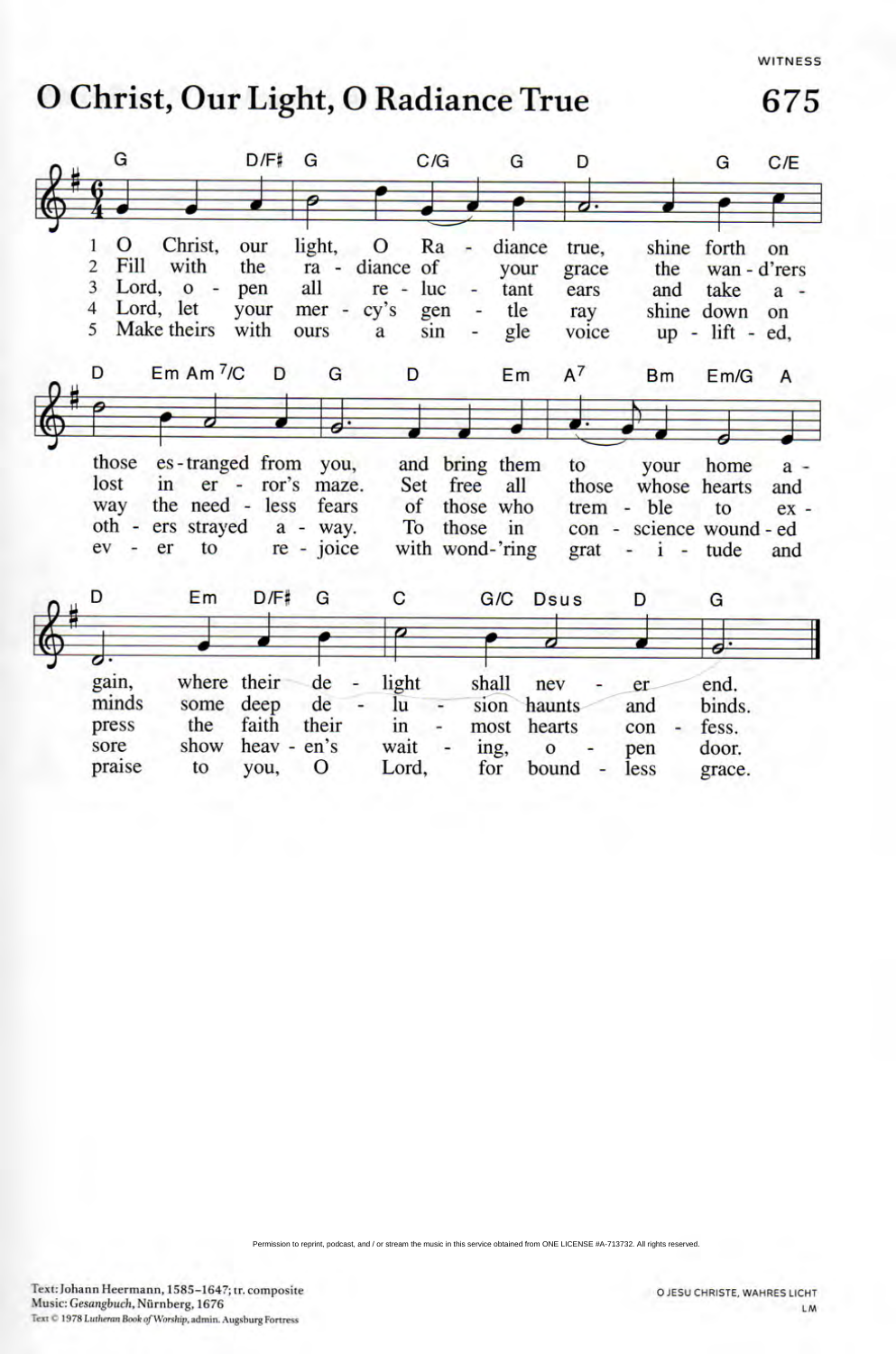JUSTICE, PEACE



Permission to reprint, podcast, and / or stream the music in this service obtained from ONE LICENSE #A-713732. All rights reserved.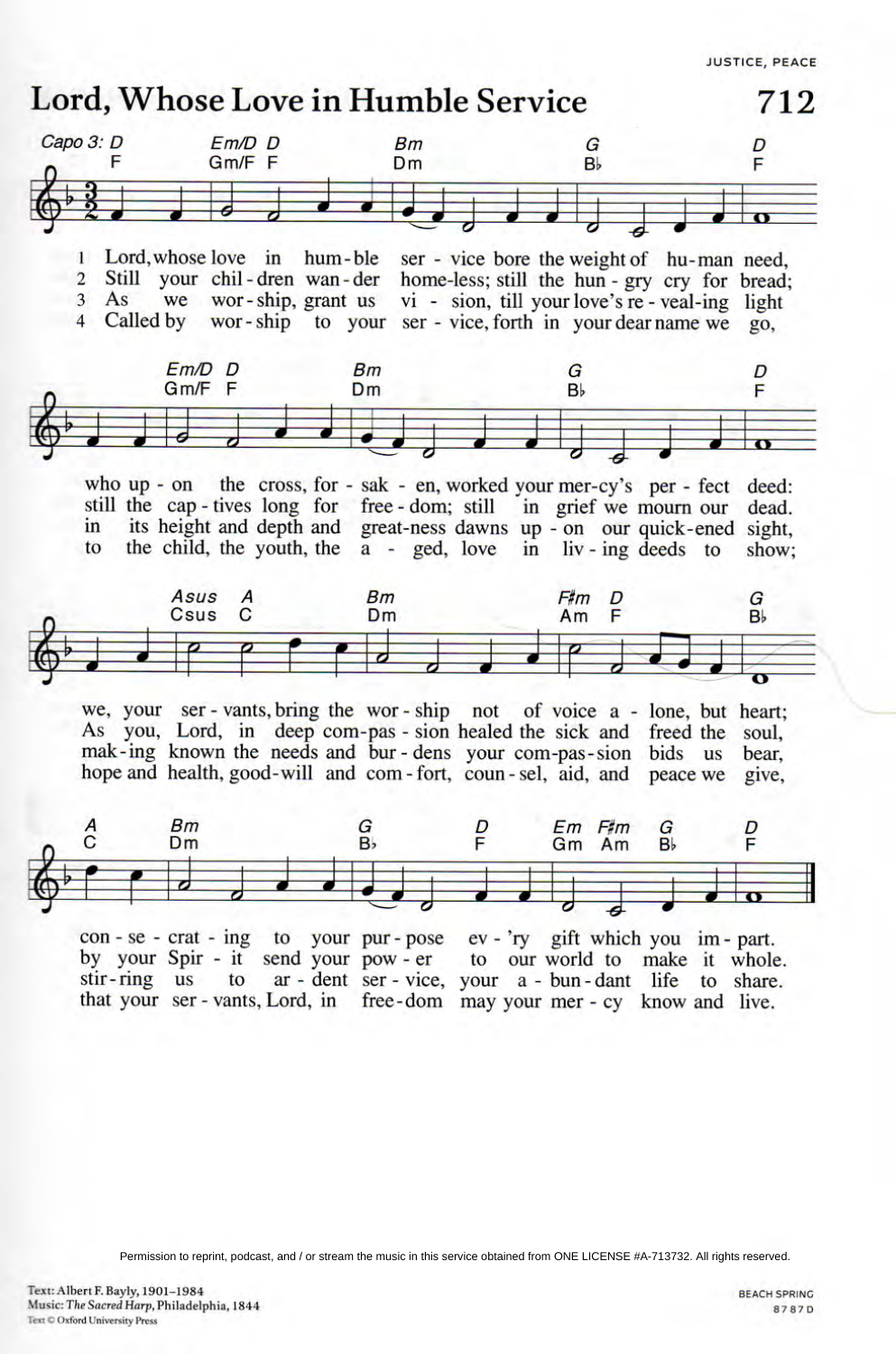COMMITMENT, DISCIPLESHIP



Text: George Croly, 1780-1860 Music: Frederick C. Atkinson, 1841-1897 PUBLIC DOMAIN

MORECAMBE 10 10 10 10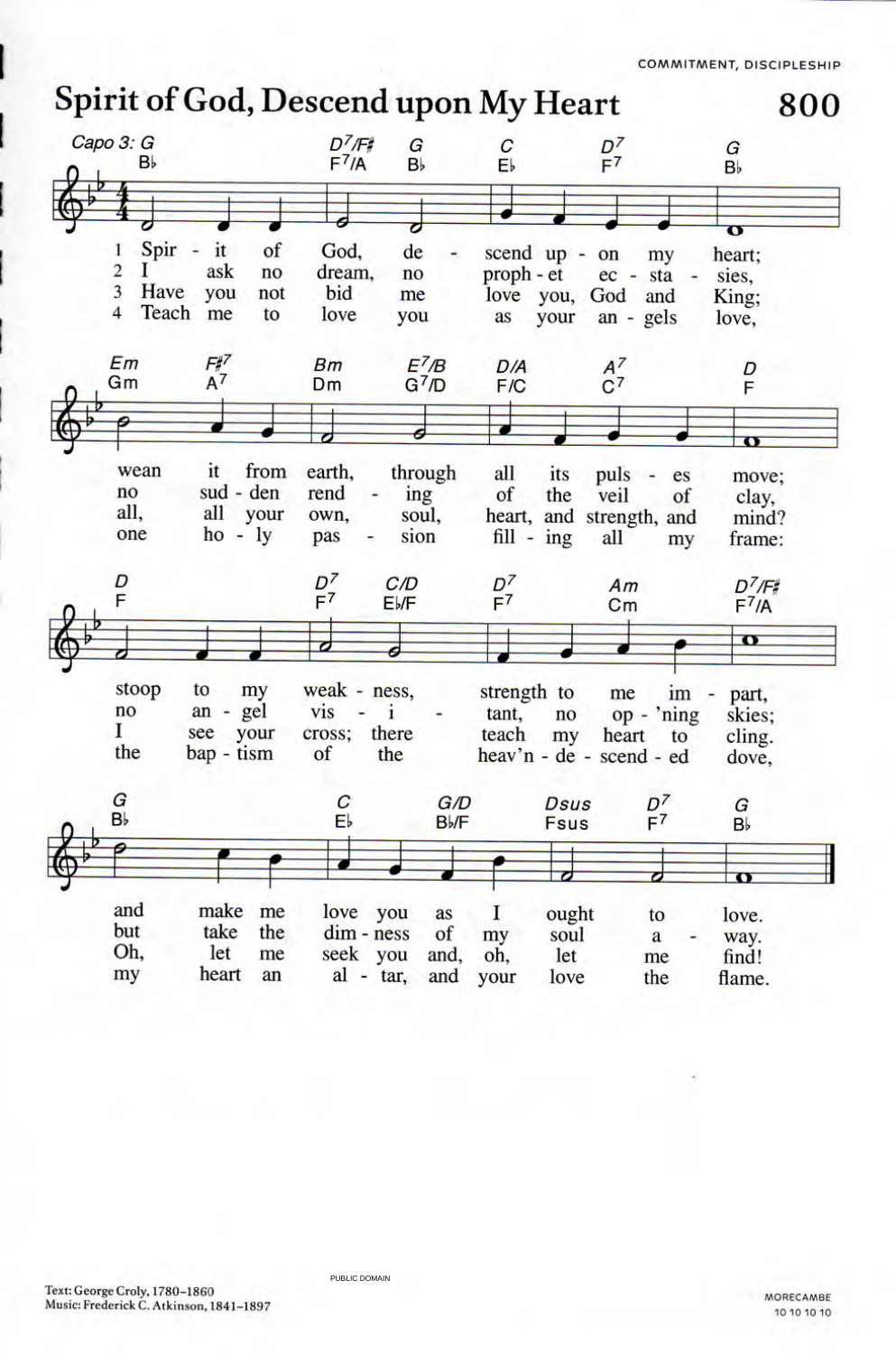

Permission to reprint, podcast, and / or stream the music in this service obtained from ONE LICENSE with license #A-713732 and CCLI copyright license #437816, CCLI Streaming license #20663284. All rights reserved.

cup, one loaf, de-clare our

the world can - not con-tain comes in

in your name in

one - ness in

the Lord?

our hearts to dwell.

truth and char -  $i$  - ty.

Do

to

 $D^2$ 

whom

not

all

one

serve each oth - er

**HOLY COMMUNION** 

**Gift of Finest Wheat** 

You Satisfy the Hungry Heart